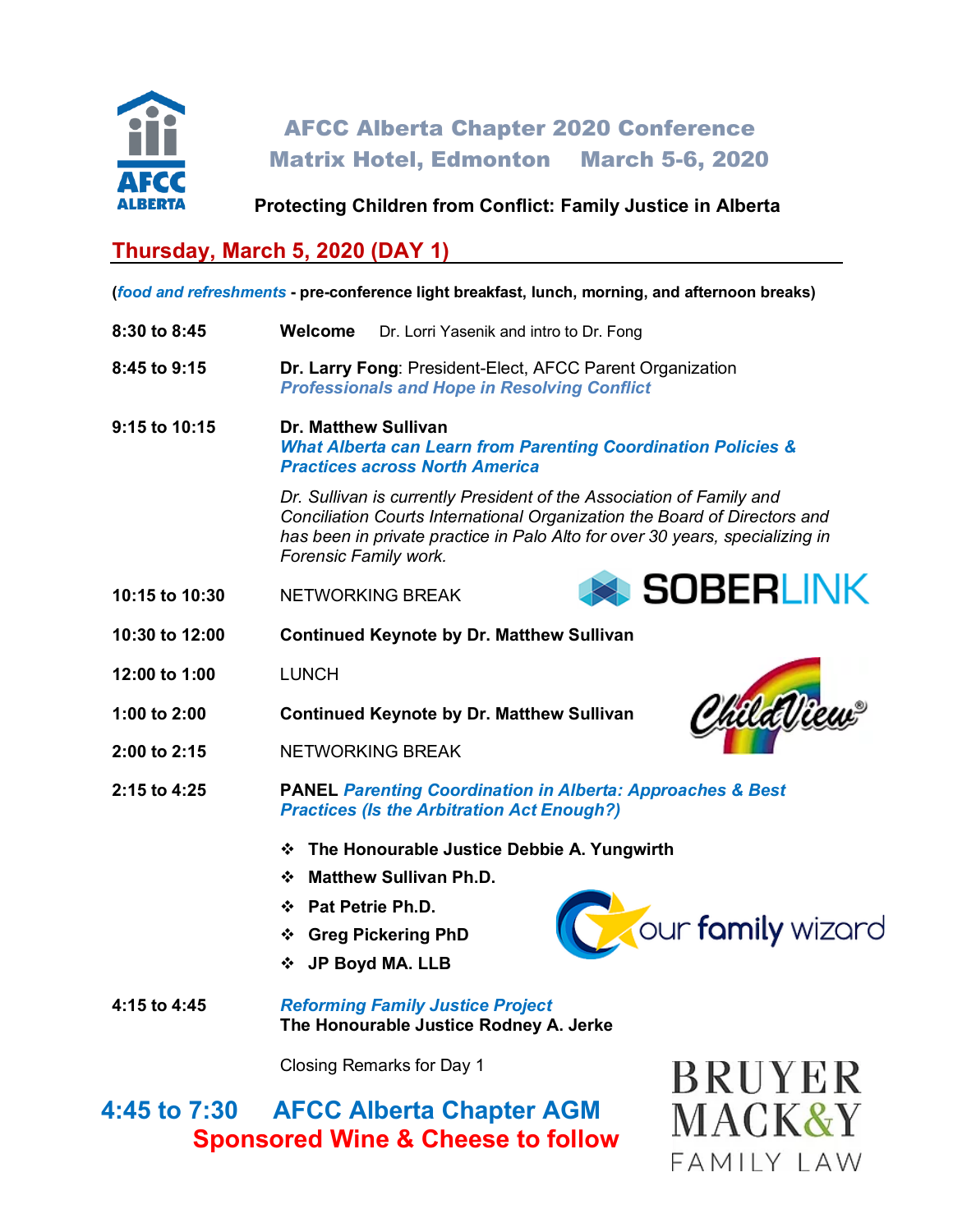### **KEYNOTE SPEAKER BIOS:**

#### **Dr. Matthew Sullivan**

**Dr. Matt Sullivan is a clinical psychologist in private practice in Palo Alto, California. He has been in practice for over 30 years and specializes in forensic child and family.**



Dr. Sullivan is currently President of the AFCC International Organization, and he was a member of the Board of Directors of the California Chapter of AFCC from 2012 to 2016.

His experience regarding Parenting Coordination is extensive – in 2001 he was commissioned to be on the AFCC Task Force on practice guidelines for Parenting Coordination. He was reappointed to the Task Force in 2003 and again in 2017 to the most recent Task Force on Parenting Coordination. From 2008 to 2011 Dr. Sullivan was a consultant to the American Psychological Association (APA) Parenting Coordination Program in Washington, DC.

In 2007 Dr. Sullivan was appointed to represent the APA on the APA/ American Bar Association Collaborative Working Group on Psychological and Legal Interventions with Parents, Children and Families. From 2017 to 2019 he was an Associate Member of the APA Ethics Committee.

Dr. Sullivan serves in numerous court appointed roles – custody evaluator, mediator and co-parent counselor in courts across California and he also provides expert testimony in custody situations in jurisdictions across the United States. Dr. Sullivan provides consultation services to the Courts, forensic professionals, Family Law attorneys and parents in the context of child custody issues. He has written articles and done training and presentations nationally and internationally on topics related to high conflict co-parenting, Parenting Coordination, Forensic Consultation Court-involved therapy and Child Alienation.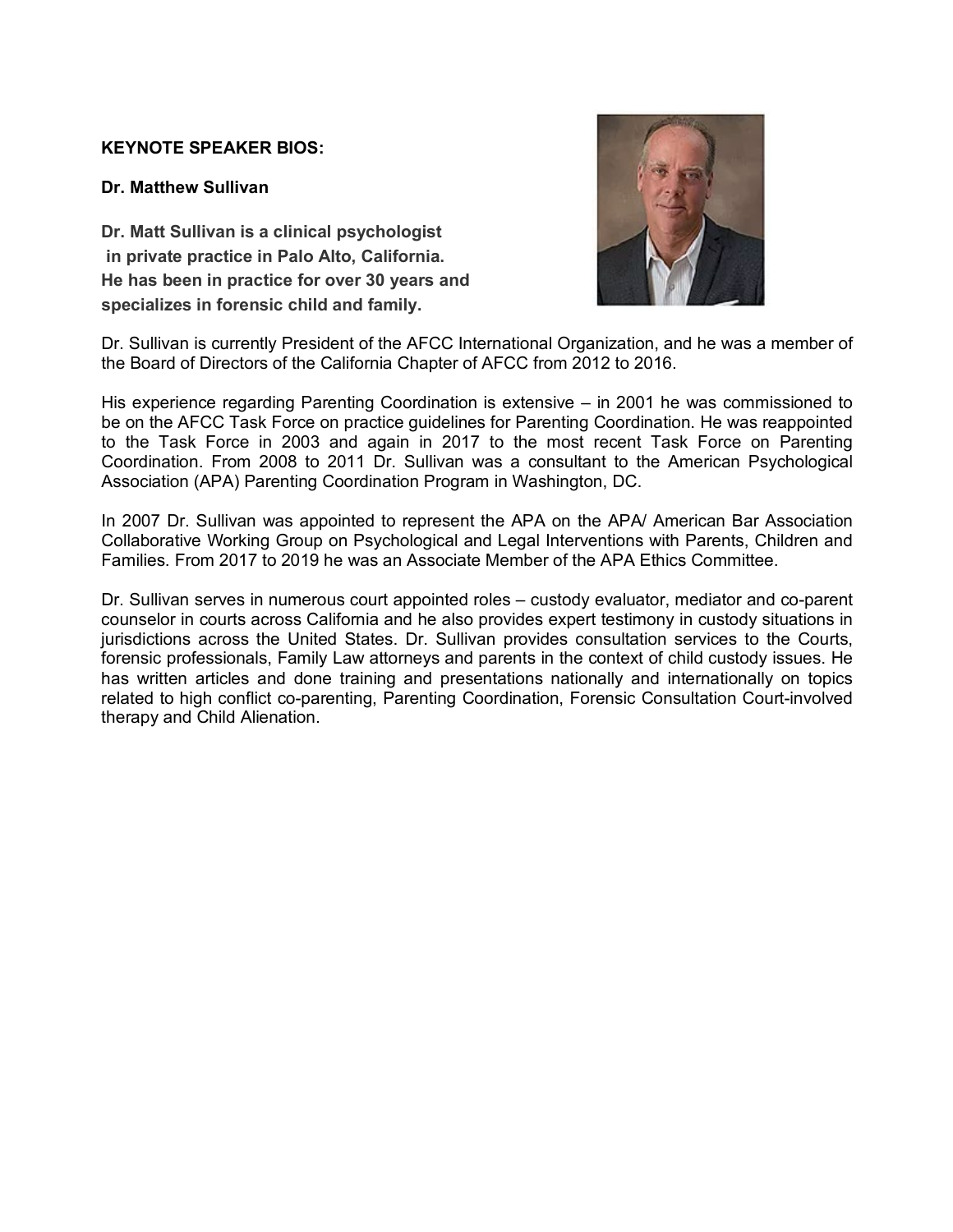## **Friday, March 6, 2020 (DAY 2)**

#### **(***food and refreshments* **- pre-conference light breakfast, lunch, morning, and afternoon breaks)**

- **8:30 to 8:45** Welcome: Dr. Lorri Yasenik Chair, Board of Directors, AFCC (AB Chapter) Dr. Pat Petrie to introduce Dr. MacMillan and Dr. Ferris
- **8:45 to 10:30** Harriet MacMillan, C.M., M.D., M.Sc., F.R.C.P.C. Lorraine Ferris, Ph.D., C.Psych., LL.M (ADR); LLM (Admin Law)

#### *Recognizing and Responding Safely to Family Violence: Approaches for the Family Law Setting*

Family violence includes various forms of abuse, mistreatment or neglect that adults or children may experience in their intimate, family or dependent relationships. Separation and divorce can exacerbate such abuse including escalation in intimidation and coercion. This presentation will discuss approaches to recognize and respond safely to child maltreatment and intimate partner violence in the context of family law settings. It will introduce **VEGA** (Violence Evidence Guidance Action) online educational resources and discuss how they can be useful to lawyers and mental health clinicians involved in Family Law matters.

**10:30 to 10:45** NETWORKING BREAK



- **12:00 to 1:00** LUNCH
- **1:00 to 2:15** Harriet MacMillan, C.M., M.D., M.Sc., F.R.C.P.C. Lorraine Ferris, Ph.D., C.Psych., LL.M (ADR); LLM (Admin Law)

#### *Assessment of Child Maltreatment in Parenting Disputes: Principles and Approaches to Good Practice*

Parenting disputes represent a significant portion of all child protection investigations. This presentation will discuss how clinicians can collaborate with child protection professionals in the assessment of child maltreatment and determine approaches to reducing impairment in children and families. It will discuss principles for conducting such assessments and approaches to good practice, including involvement of a multidisciplinary team and the application of these principles within the Family Law context.

**2:15 to 2:30** NETWORKING BREAK



**2:30 to 4:25 Panel Discussion on previous topic**

Moderator: Dr. Pat Petrie

- Dr. MacMillan and Dr. Ferris will be joined by Panel members:
- ❖ The Honourable Justice Debbie A. Yungwirth
- Ladene Keith, Manager, Alberta Children's Services
- Andrea Doyle, Senior Advisory Counsel, Legal Aid Alberta
- Denise Harwardt, Assistant Director, Family & Surrogate Litigation, Dept. of Justice & Solicitor General (AB)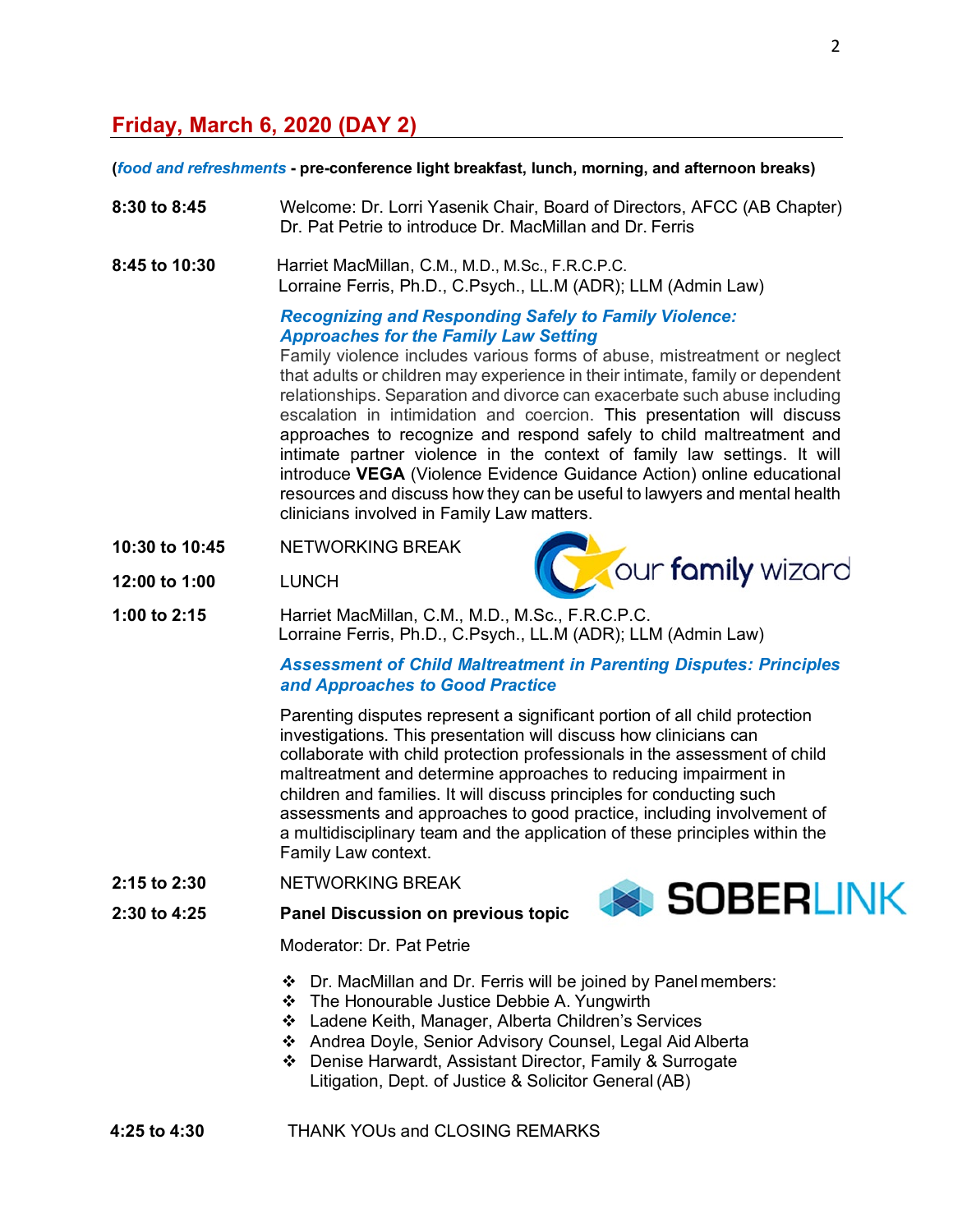#### **Dr. Harriet MacMillan**

Harriet MacMillan is a psychiatrist and pediatrician conducting family violence research. She is a Distinguished University Professor in the Departments of Psychiatry and Behavioural Neurosciences, and Pediatrics at McMaster University with associate membership in the Department of Health Research Methods, Evidence, and Impact. Harriet holds the Chedoke Health Chair in Child Psychiatry.

Harriet's research focuses on the epidemiology of violence against children and women; she has led randomized controlled trials evaluating the effectiveness of approaches to preventing child maltreatment and intimate partner violence. Funding for this work has been provided by organizations such as the WT Grant Foundation, the Canadian Institutes of Health Research (CIHR), the Brain and Behavior Research Foundation, and the Centers for Disease Control and Prevention. Harriet is a co- principal investigator of the [PreVAiL](http://www.prevailresearch.ca/) (Preventing Violence Across the Lifespan) Network, initially funded by CIHR and currently funded by the Public Health Agency of Canada. Through PreVAiL, Harriet works closely with organizations such as the World Health Organization (WHO).

From 1993 until 2004, Harriet was the founding Director of the Child Advocacy and Assessment Program (CAAP) at McMaster Children's Hospital, a multidisciplinary program committed to reducing the burden of suffering associated with family violence. She continues to see patients as an active staff member of CAAP and provides consultations to child protection agencies. Harriet was appointed as a member of the Order of Canada in 2016.

## **Dr. Lorraine Ferris Associate Vice-President, Research Oversight andCompliance**

Dr. Ferris is a tenured Full Professor in the Dalla Lana School of Public Health, University of Toronto and a Senior Scientist at the Institute for Clinical Evaluative Sciences. She holds a PhD in

psychology and two LL.M degrees (Alternative Dispute Resolution and Administrative Law). Her research interests include public health, medico-legal policy, women's health and health services research. She has served as President for the World Association of Medical Editors (WAME), serves as the Chair of the WAME Ethics and Policy Committee, and is on the editorial boards of Medicine and Law, Research Integrity and Peer Review and International Journal of Occupational and Environmental Medicine.

Dr. Ferris is the University's delegated authority for the review and management of significant conflict of interest declarations for NIH-funded research.

Dr. Ferris oversees the Research Oversight and Compliance Office (ROCO). The role of ROCO is to ensure that the University adheres to all research-related ethical, legal and financial reporting requirements so that the University's world class researchers and trainees can conduct their work in an ethical, safe and responsible environment.